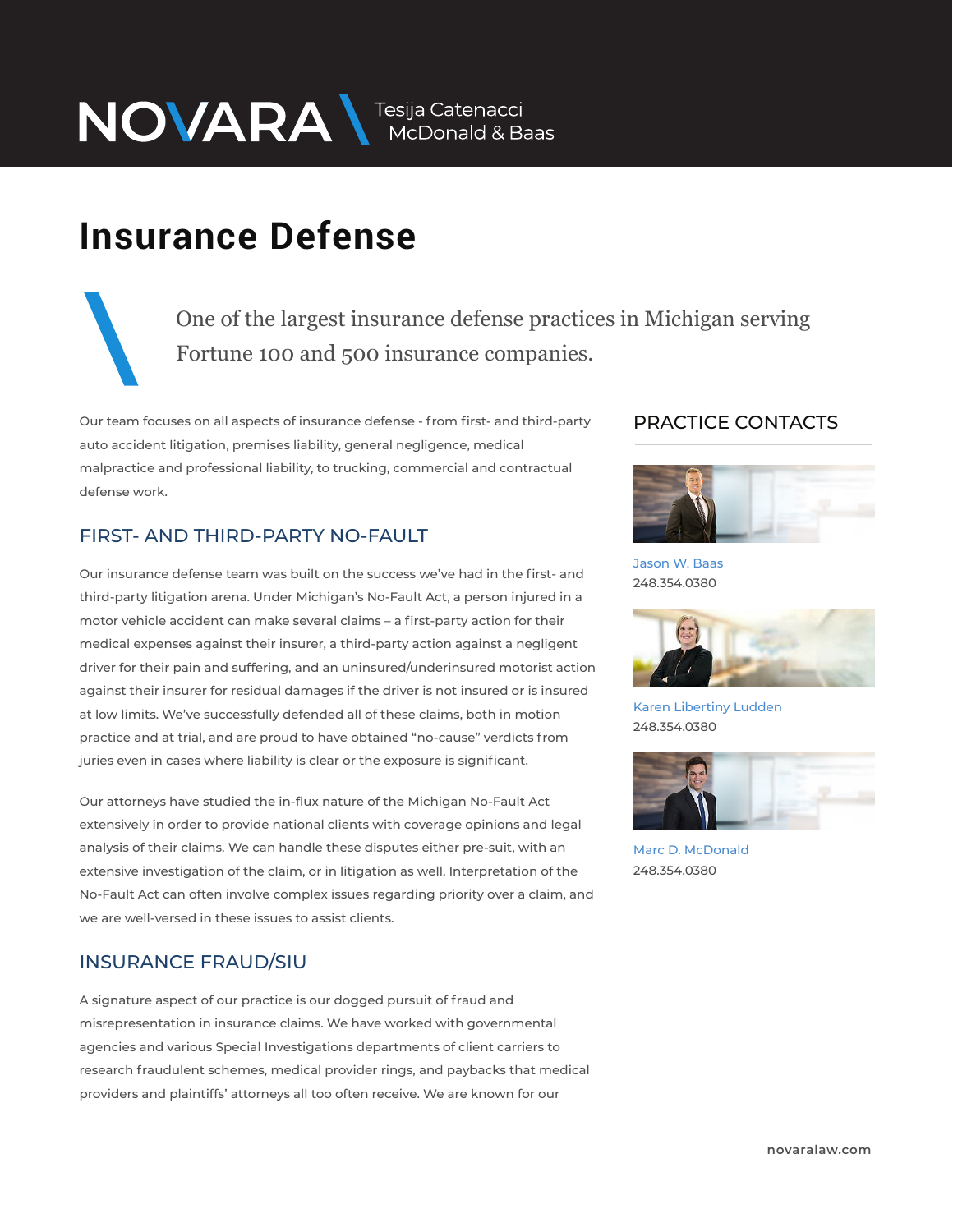

approach - we go on the offensive to attack these schemes. We've obtained dismissals against a variety of providers, some now the subject of various federal lawsuits.

#### GENERAL NEGLIGENCE

Defending companies, individuals, and carriers from a variety of negligence claims is one of our hallmarks. In these cases, a plaintiff must establish several elements – that there was a duty owed and a breach that flowed from that duty. We diligently track down all of the facts to undermine their ability to establish these elements. When individuals and companies are involved, we also take the opportunity to learn about your business, livelihood, and lifestyle so that we can represent you to the fullest extent and communicate with you effectively.

#### PREMISES LIABILITY

Our team has vast experience in defending homeowners, businesses, and other entities from lucrative slip and fall or other premises-based claims. An individual may claim that a defect on your property caused them injury. However, we've had successes in defeating these cases not only at trial, but also early on through effective Motions for Summary Disposition based on the unique legal standards involved.

#### ASSIGNED CLAIMS

With new changes to the No-Fault Act's priority scheme (MCL 500.3114), we are prepared to handle claims that have been assigned to our insurance carrier clients by the Michigan Assigned Claims Plan, as well as the Plan itself. These claims often involve complex facts of vehicle ownership, family relationships, or other issues that create priority disputes. They may also involve significant injuries with pedestrians now claiming benefits from the MACP. We use a diligent approach to address these complex claims and obtain favorable results.

#### CATASTROPHIC CLAIMS

We have experience assisting clients with the most severe injuries and claims. Many of our attorneys have handled claims where the exposure may be in the millions due to significant injuries, hospitalizations, and treatment. Defense of these claims requires a careful, fact-focused approach which we have mastered, finding key defenses that may lead to a dismissal or favorable resolution.

#### MEDICAL MALPRACTICE/PROFESSIONAL LIABILITY

Michigan Malpractice law has unique and sometimes complex requirements to both bring a claim and to defend a claim. Our team has the experience to navigate the law and use the law to the advantage of health care professional clients. In addition to complying with the complex requirements under the law, plaintiffs must also establish the standard of care, a breach of the standard of care, proximate cause and damages. Our team will zealously defend the doctor or other health care professional by forcing the plaintiff to prove all of these elements. We welcome the opportunity to work with clients to "learn the medicine," so that the appropriate strategy to defend the case can be utilized and the plaintiffs' experts effectively cross-examined. We